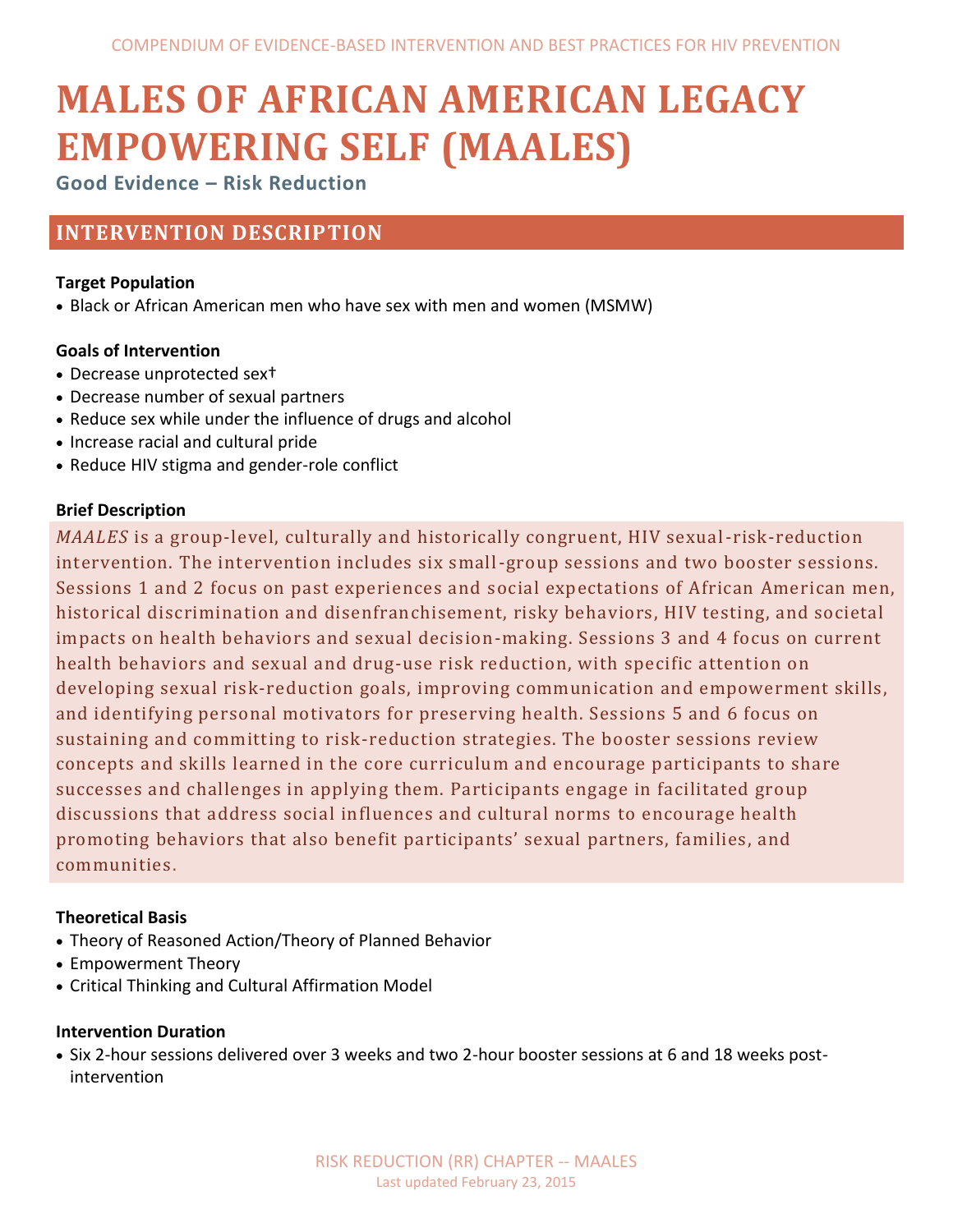#### **Intervention Settings**

• Community-based agencies

#### **Deliverer**

Trained black or African American male facilitators

# **Delivery Methods**

- Case vignette
- **Discussion**
- Exercises
- Goal setting
- Role play
- Skills demonstration
- Video

# **INTERVENTION PACKAGE INFORMATION**

**An intervention package is available from Nina Harawa**, Charles R. Drew University of Medicine and Science (CDU), 1731 East 120th St., Los Angeles, CA 90059.

**Email: [ninaharawa@cdrewu.edu](mailto:ninaharawa@cdrewu.edu)** for details on intervention materials.

# **EVALUATION STUDY AND RESULTS**

### **The original evaluation was conducted in Los Angeles, California between 2007 and 2011.**

#### **Key Intervention Effects**

- Reduced frequency of unprotected sex<sup>†</sup> with male or female partners
- Reduced frequency of unprotected vaginal or anal sex† with female partners
- Reduced number of female sex partners

#### **Study Sample**

The baseline study sample of 381 men is characterized by the following:

- *100% black or African American*
- *100% male*
- *60% bisexual, 14% heterosexual, 12% gay, 7% down low, 5% other, 2% same gender loving*
- *48% HIV-positive, 43% HIV-negative, 7% never tested, 2% other (indeterminate, inconclusive)*
- *Mean age of 43 years*
- *16% did not complete high school, 56% graduated high school or obtained a GED, 20% completed a twoyears associates degree or certificate program, and 8% completed college or higher*

#### **Recruitment Settings**

Buses, bus benches, public venues, local community publications, internet sites, and through provider and participant referrals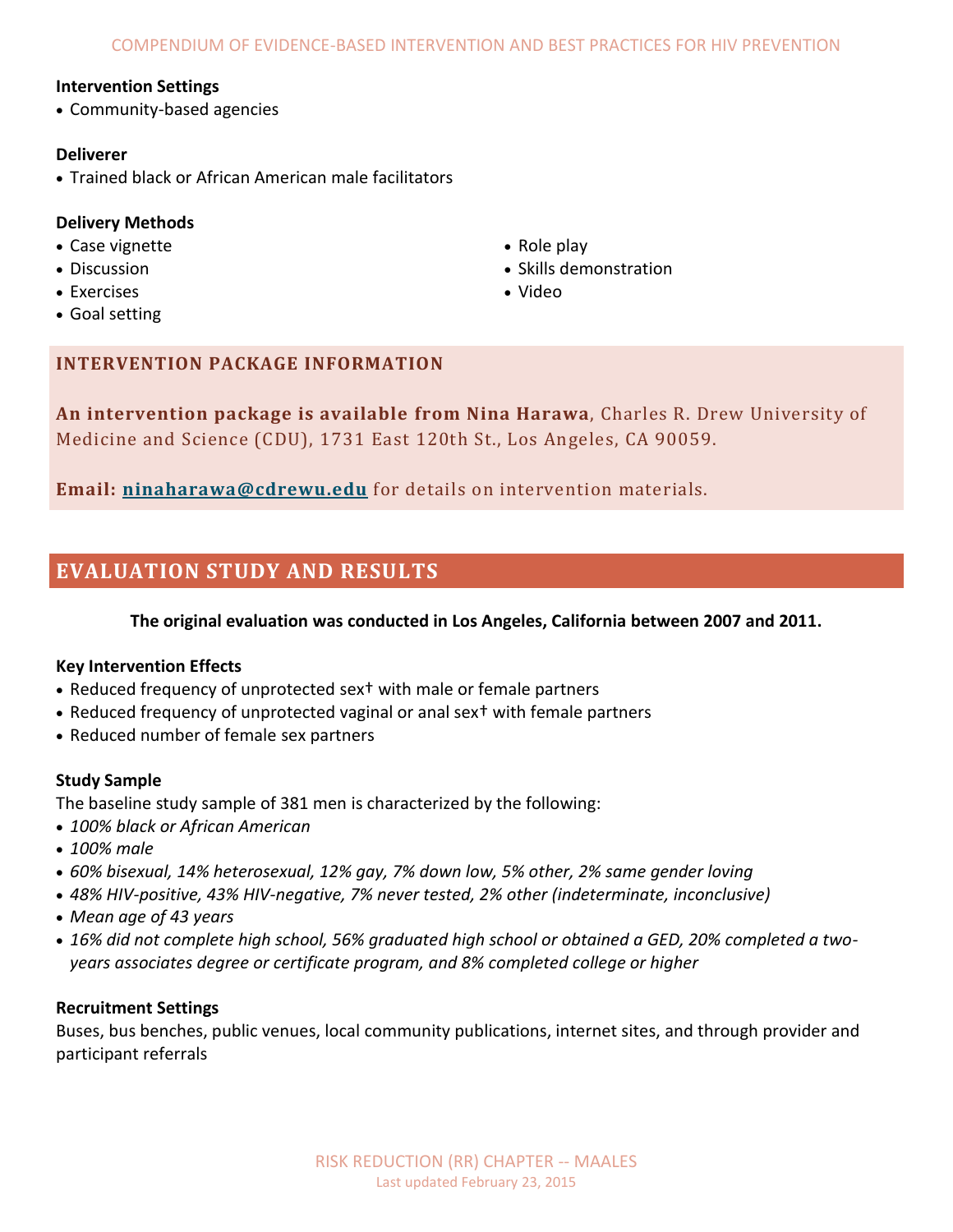# **Eligibility Criteria**

Men were eligible if they self-identified as black or African American, were biologically male, were at least 18 years old, reported at least one sexual activity with both a biological female and a male (or male-to-female transgender) partner in the past 24 months, and had not participated in an HIV-prevention program in the past 6 months.

# **Assignment Method**

Men (N = 386) were randomly assigned to 1 of 2 study arms: MAALES (n = 198) or an HIV-education and riskreduction counseling comparison (n = 188).

# **Comparison Group**

The comparison group received a single, client-centered HIV education and risk-reduction counseling session (15 to 20 minutes in length) based on the Project RESPECT counseling approach. The session included an exploration of the individual's HIV/STD risks and his priorities for risk reduction and discussed the importance of regular HIV testing. Participants also identified three risk-reduction action items that they would commit to over the next month.

# **Relevant Outcomes Measured and Follow-up Time**

 Sex behaviors in the past 90 days (including number of male, female, and male-to-female transgender sex partners; number of episodes of unprotected vaginal or anal sex†; number of episodes of unprotected discordant sex†; and sex while using drugs) were measured 2 weeks, 3 and 6 months after completion of the core intervention, which translates to assessments during and 1.5 months after completion of the core intervention and booster sessions.

# **Participant Retention**

- MAALES intervention
	- $\circ$  73% retained 1.5 months after completion of the core intervention and booster sessions
- HIV-education and risk-reduction counseling comparison
	- $\circ$  71% retained 1.5 months after completion of the core intervention and booster sessions

# **Significant Findings**

- At 1.5 months after completion of the intervention and booster sessions, relative to comparison participants, intervention participants reported:
	- $\circ$  A significantly lower frequency of unprotected sex<sup>†</sup> with male or female partners (Adj RR = 0.61, 95%  $CI = 0.49, 0.76$ ).
	- $\circ$  A significantly lower frequency of unprotected vaginal or anal sext with female partners (Adj RR = 0.50,  $95\%$  CI = 0.37, 0.66).
	- $\circ$  A significantly lower number of female vaginal sex partners (Adj RR = 0.56, 95% CI = 0.44, 0.72).

# **Considerations**

- This intervention fails to meet the best-evidence criteria because the assessment time point was < 3 months post-completion of the intervention and booster sessions.
- There were no significant intervention effects on the frequency of unprotected anal sex† with male partners, the number of male anal sex partners, or any drug use with sex at 1.5 months after completion of the intervention and booster sessions.